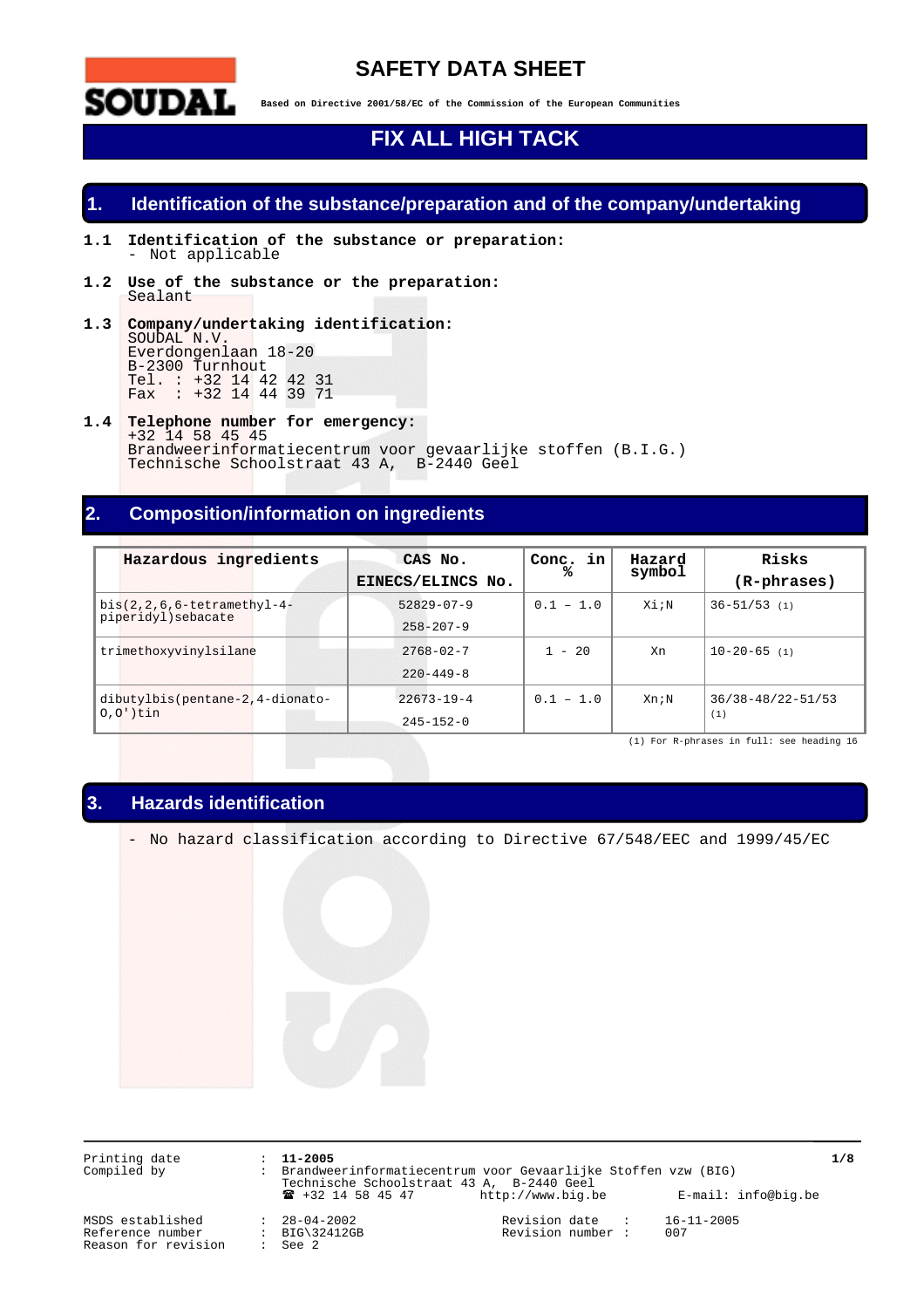## **4. First aid measures**

- **4.1 Eye contact:** Rinse immediately with plenty of water Seek medical advice
- **4.2 Skin contact:**
	- Rinse immediately with plenty of water If irritation persists: seek medical advice
- **4.3 After inhalation:**
	- Remove the victim into fresh air Seek medical advice
	-
- **4.4 After ingestion:** Never give water to an unconscious person Do not induce vomiting Seek medical advice
	-
- **5. Fire-fighting measures**
- **5.1 Suitable extinguishing media:**
	- Polyvalent foam
	- Dry chemical powder - Carbon dioxide
- **5.2 Unsuitable extinguishing media:** - None
- **5.3 Special exposure hazards:** - Not easily combustible
	- On burning: release of carbon monoxide and carbon dioxide
- **5.4 Instructions:** No specific firefighting instructions required
- **5.5 Special protective equipment for firefighters:** - Heat/fire exposure: compressed air/oxygen apparatus

## **6. Accidental release measures**

- **6.1 Personal protection/precautions:** See headings 8.1/8.3/10.3
- **6.2 Environmental precautions:** - Use appropriate containment to avoid environmental contamination

## **6.3 Methods of cleaning up:**

- 
- Cover the solid spill with sand/kieselguhr Scoop solid spill into closing containers Clean contaminated surfaces with an excess of water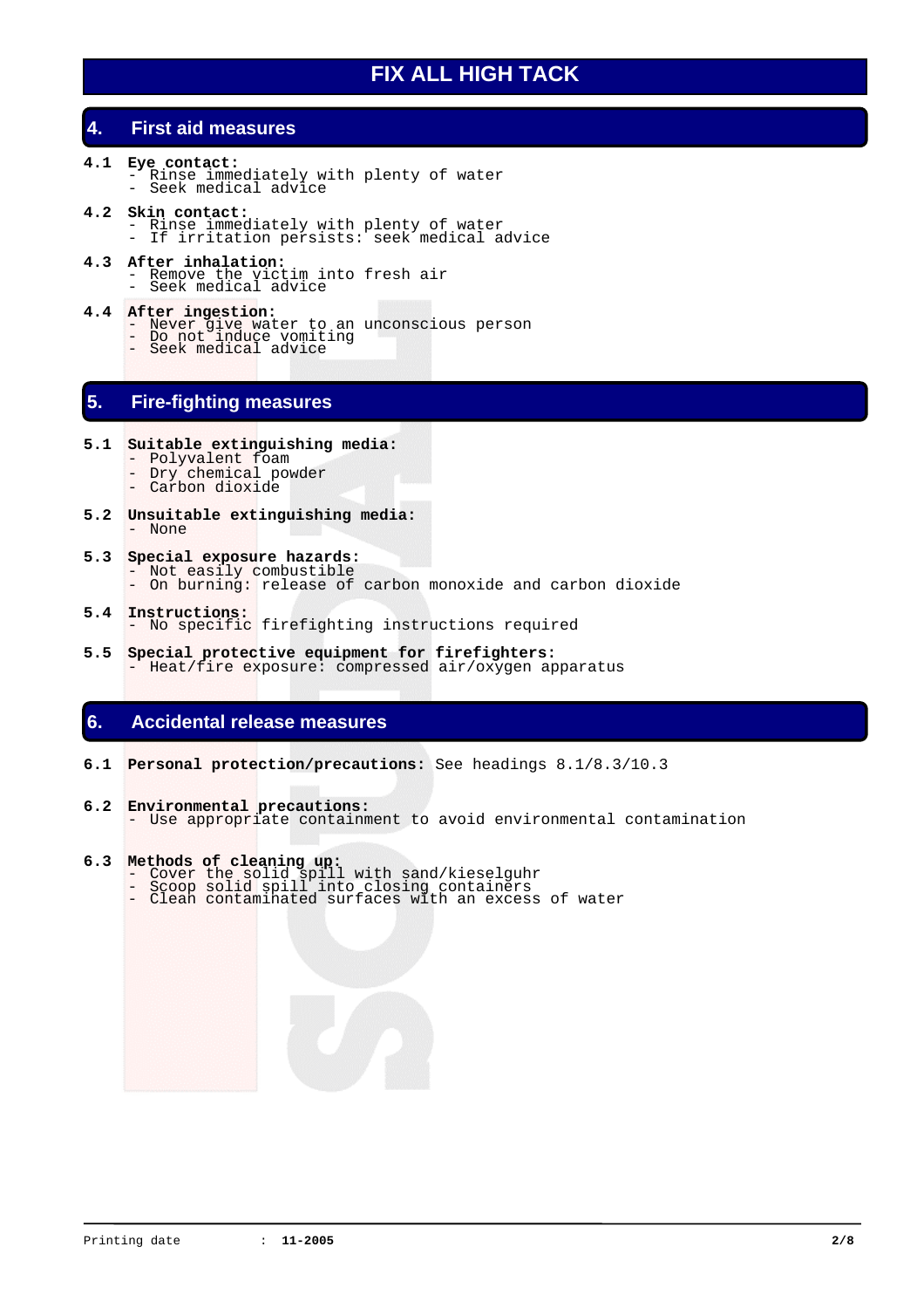## **7. Handling and storage**

#### **7.1 Handling:**

- Observe normal hygiene standards

#### **7.2 Storage:**

- Keep container tightly closed
- **-** Store in a dry area

```
Storage temperature : : room temperature <br>
Quantity limit : N.D. kg
                              Quantity limit : N.D. kg
Storage life : 365 days
Materials for packaging :
   - suitable : plastics
```
**7.3 Specific uses:** - See information supplied by the manufacturer

## **8. Exposure controls/Personal protection**

# **8.1 Exposure limit values: TLV-TWA :** not listed **T** not listed<br> **T** not listed TLV-Ceiling **OES-LTEL :** not listed **OES-STEL :** not listed **MEL-LTEL :** not listed **MEL-STEL :** not listed **MAK** : not listed<br>TRK : not listed **TRK :** not listed **MAC-TGG 8 h :** not listed **MAC-TGG 15 min. :** not listed **MAC-Ceiling :** not listed **VME-8 h :** not listed **VLE-15 min. GWBB-8 h :** not listed **GWK-15 min. :** not listed **Momentary value :** not listed **EC :** not listed **EC-STEL :** not listed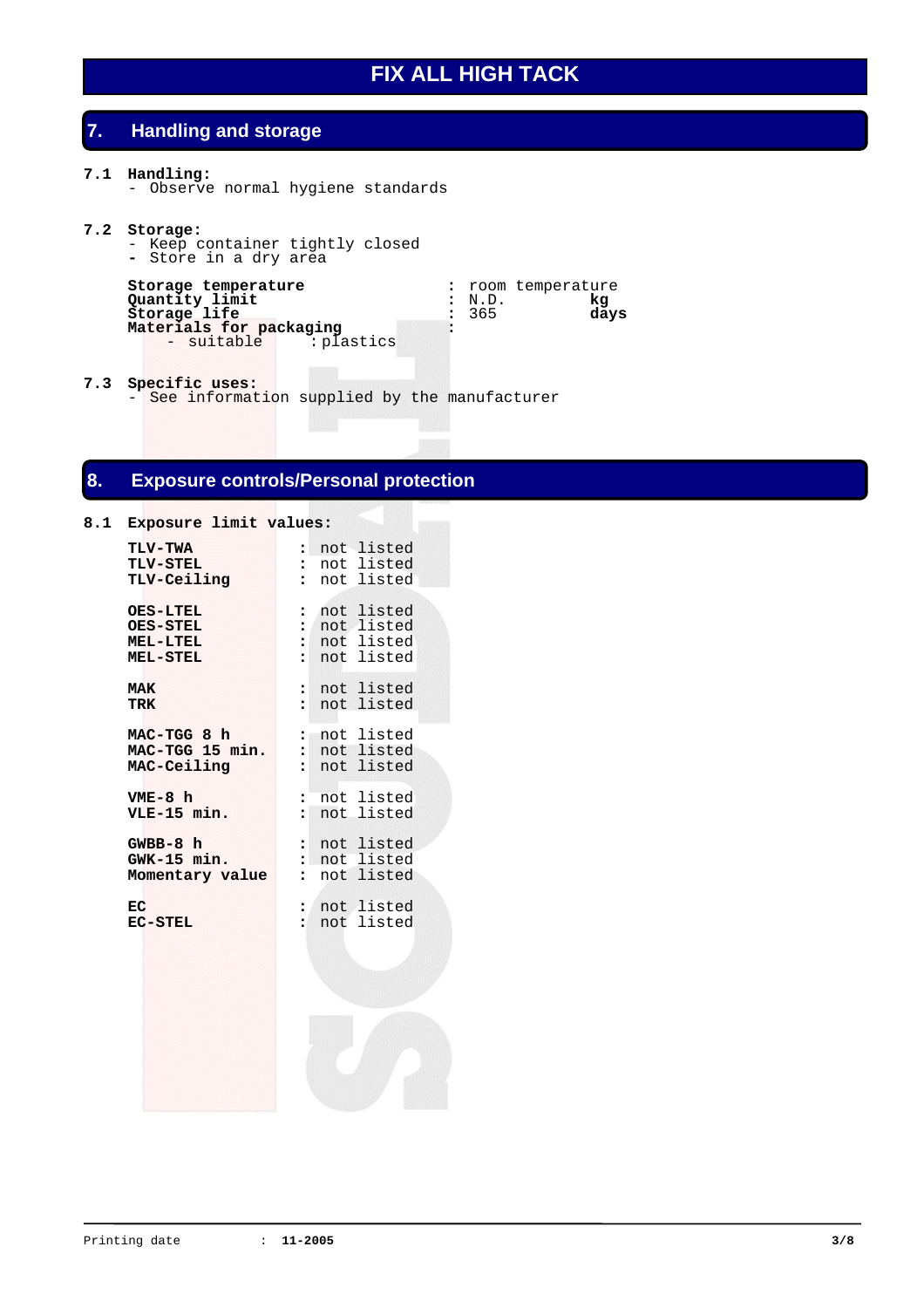#### **8.2 Exposure controls:**

- **8.2.1 Occupational exposure controls:** - Use only in well ventilated area
- **8.2.2 Environmental exposure controls:** see heading 13

#### **8.3 Personal protection:**

- **8.3.1 respiratory protection:** In case of insufficient ventilation: respiratory protection with filter type A
- **8.3.2 hand protection:** - Gloves
- **8.3.3 eye protection:** - Safety glasses
- **8.3.4 skin protection:** - Suitable protective clothing

## **9. Physical and chemical properties**

**9.1 General information:**

Appearance (at 20°C)  $\qquad \qquad :$  Paste Odour  $\qquad \qquad :$  Almos Odour : Almost odourless<br>
Colour : Almost odourless<br>
Colour : Variable in colo

Variable in colour

#### **9.2 Important health, safety and environmental information:**

| pH value                              | : N.D.                 |
|---------------------------------------|------------------------|
| Boiling point/boiling range           | ۰c<br>: N.D.           |
| Flashpoint                            | $^{\circ}$ C<br>: N.D. |
| Explosion limits                      | Vol%<br>: N.D.         |
| Vapour pressure (at 20°C)             | hPa<br>: N.D.          |
| Vapour pressure (at 50°C)             | hPa<br>: N.D.          |
| Relative density (at 20°C)            | : 1.7                  |
| Water solubility                      | : Insoluble            |
| Soluble in                            | : Organic solvents     |
| Relative vapour density               | : N.D.                 |
| Viscosity (at 20°C)                   | : N.D.<br>Pa.s         |
| Partition coefficient n-octanol/water | : N.D.                 |
| Evaporation rate                      |                        |
| ratio to butyl acetate                | : N.D.                 |
| ratio to ether                        | : N.D.                 |
|                                       |                        |
| Other information:                    |                        |
|                                       |                        |

| Melting point/melting range | : N.D. | $^{\circ}$ |
|-----------------------------|--------|------------|
| Auto-ignition point         | : N.D. | י יס       |
| Saturation concentration    | : N.D. | $q/m^3$    |

## **10. Stability and reactivity**

**10.1 Conditions to avoid/reactivity:** Stable under normal conditions

```
10.2 Materials to avoid:
```
- None

**9.3 Other information:**

## **10.3 Hazardous decomposition products:**

- On burning: release of carbon monoxide, carbon dioxide and formation of small quantities of hydrogen chloride and nitrous vapours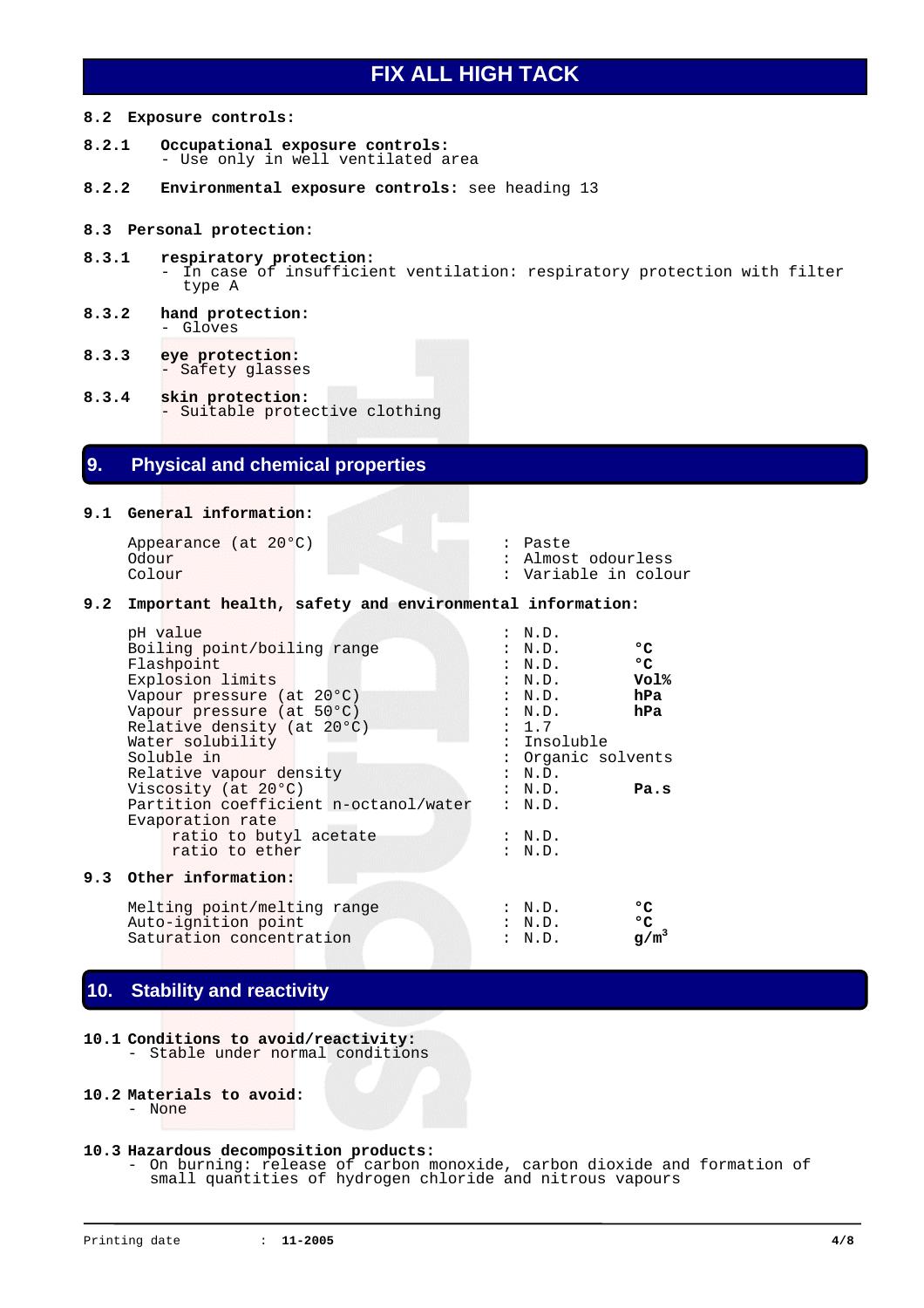# **11. Toxicological information**

## **11.1 Acute toxicity:**

bis(2,2,6,6-TETRAMETHYL-4-PIPERIDYL)SEBACATE:

|  | LD50 oral rat<br>LD50 oral rat : $3/00$<br>LD50 dermal rat : > $2000$<br>LD50 dermal rabbit : > 3100<br>LC50 inhalation rat : N.D.<br>LC50 inhalation rat : N.D. | 3700   |                                              | mq/kg<br>mg/kg<br>mg/kg<br>mg/1/4 h<br>ppm/4 h |  |  |
|--|------------------------------------------------------------------------------------------------------------------------------------------------------------------|--------|----------------------------------------------|------------------------------------------------|--|--|
|  | TRIMETHOXYVINYLSILANE:                                                                                                                                           |        |                                              |                                                |  |  |
|  | LD50 oral rat<br>LD50 dermal rat : N.D.<br>LD50 dermal rabbit : 3434<br>LC50 inhalation rat : 16<br>LC50 inhalation rat : 2714                                   | : 7120 |                                              | mg/kg<br>mg/kg<br>mg/kg<br>mg/1/4 h<br>ppm/4 h |  |  |
|  | 11.2 Chronic toxicity:                                                                                                                                           |        |                                              |                                                |  |  |
|  | EC carc. cat.<br>EC muta. cat.<br>EC repr. cat.                                                                                                                  |        | : not listed<br>: not listed<br>: not listed |                                                |  |  |
|  | Carcinogenicity (TLV)<br>Carcinogenicity (MAC)<br>Carcinogenicity (VME)<br>Carcinogenicity (GWBB) : not listed                                                   |        | : not listed<br>: not listed<br>: not listed |                                                |  |  |
|  | Carcinogenicity (MAK)<br>Mutagenicity (MAK)<br>Teratogenicity (MAK)                                                                                              |        | : not listed<br>: not listed<br>: not listed |                                                |  |  |
|  | IARC classification                                                                                                                                              |        | : not listed                                 |                                                |  |  |
|  | 11.3 Routes of exposure:                                                                                                                                         |        |                                              | ingestion, inhalation, eye and skin            |  |  |
|  | 11.4 Acute effects/symptoms:<br>- Unlikely to cause harmful effects                                                                                              |        |                                              |                                                |  |  |
|  | 11.5 Chronic effects:<br>- Unlikely to cause harmful effects                                                                                                     |        |                                              |                                                |  |  |
|  |                                                                                                                                                                  |        |                                              |                                                |  |  |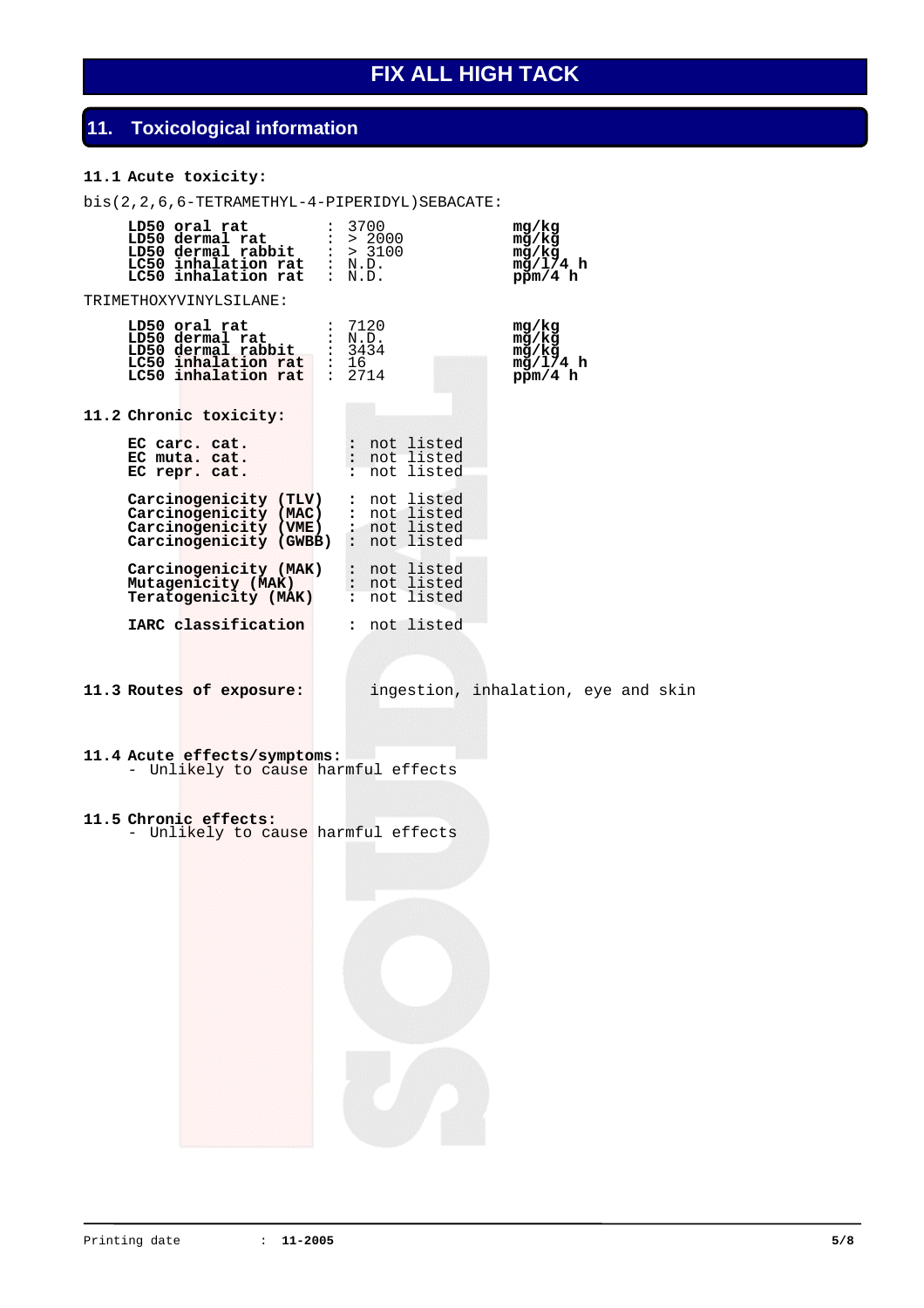## **12. Ecological information**

### **12.1 Ecotoxicity:**

### **bis(2,2,6,6-TETRAMETHYL-4-PIPERIDYL)SEBACATE:**

- LC50 (96 h) : 4.4 mg/l (BRACHYDANIO RERIO) - EC50 (24 h) : 17 mg/l (DAPHNIA SP.) - EC50 (72 h) : 1.9 mg/l (SCENEDESMUS SUBSPICATUS)

#### **TRIMETHOXYVINYLSILANE:**

- $-$  LC50 (96 h) :  $\Rightarrow$  100 mg/l (BRACHYDANIO RERIO)
- EC50 (48 h) : 168.7 mg/l (DAPHNIA MAGNA)

#### **12.2 Mobility:**

- **Volatile organic compounds (VOC):** 2 %
- Insoluble in water
- Substance sinks in water
- For other physicochemical properties see section 9

#### **12.3 Persistence and degradability:**

- - **biodegradation BOD5 :** N.D. **% ThOD**
- - **water :** No data available
- - **soil : T ½** N.D. **days**

#### **12.4 Bioaccumulative potential:**

- **log Pow :** N.D. - **BCF :** N.D.

## **12.5 Other adverse effects:**

- **WGK** : 1 (Classification based on the components in compliance with Verwaltungsvorschrift wassergefährdender Stoffe (VwVwS) of 17 May 1999) - **Effect on the ozone layer** : Not dangerous for the ozone layer (1999/45/EC) - **Greenhouse effect** : No data available - **Effect on waste water purification** : No data available

## **13. Disposal considerations**

### **13.1 Provisions relating to waste:**

- Waste material code (75/442/EEC, Council Decision 2001/118/EC, O.J. L47 of 16/2/2001): 08 04 10 (waste adhesives and sealants other than those mentioned in 08 04 09)

#### **13.2 Disposal methods:**

- No data available

#### **13.3 Packaging:**

- Waste material code packaging (75/442/EEC, Council Decision 2001/118/EC, O.J. L47 of 16/2/2001): 15 01 02 (plastic packaging)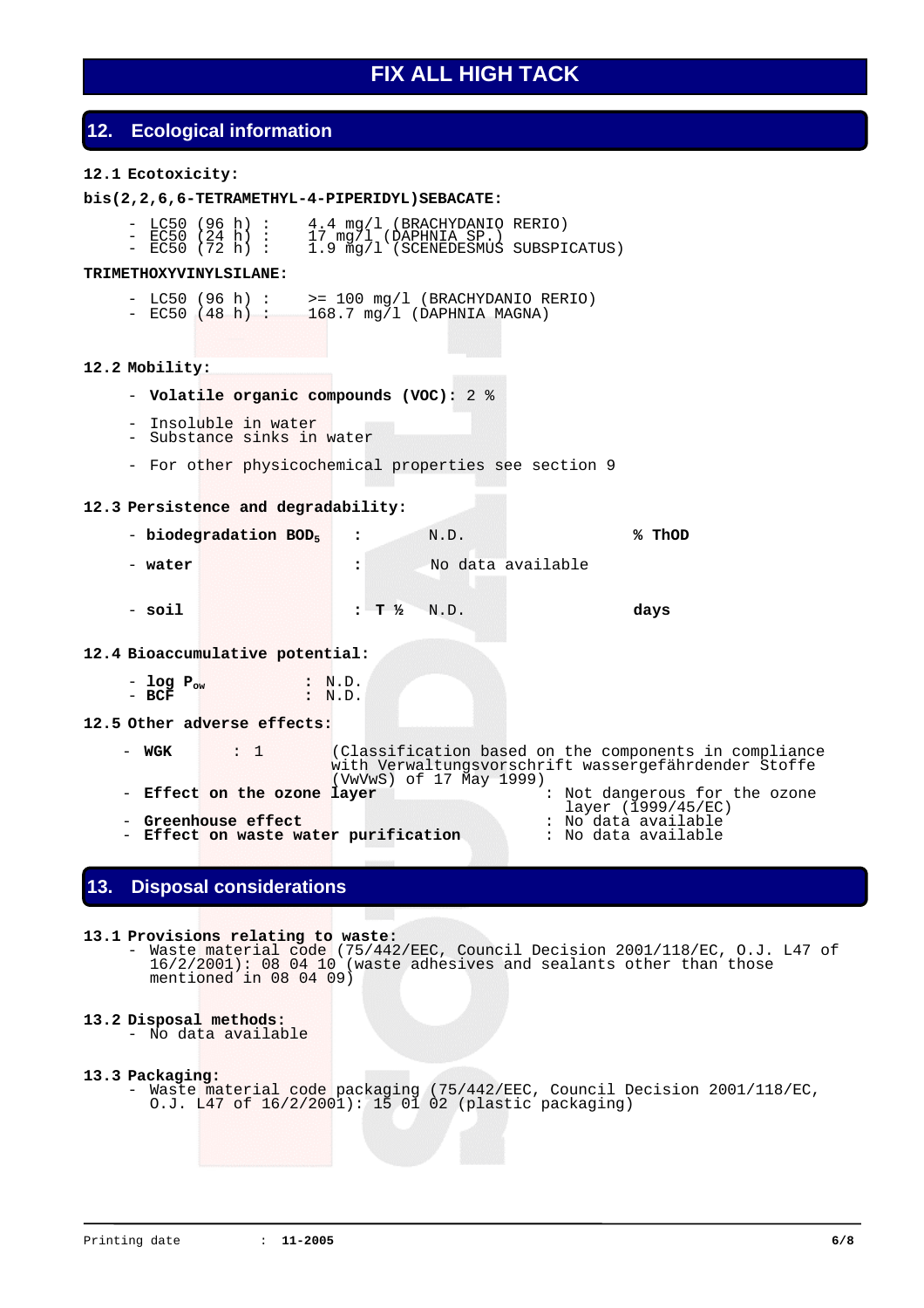## **14. Transport information**

| 14.1 Classification of the substance in compliance with UN Recommendations<br>UN number<br><b>CLASS</b><br>SUB RISKS<br><b>PACKING</b><br>PROPER SHIPPING NAME |                      | NOT SUBJECT                                               |
|----------------------------------------------------------------------------------------------------------------------------------------------------------------|----------------------|-----------------------------------------------------------|
| 14.2 ADR (transport by road)<br><b>CLASS</b><br><b>PACKING</b><br>DANGER LABEL TANKS<br>DANGER LABEL PACKAGES                                                  | $\ddot{\phantom{a}}$ | NOT SUBJECT                                               |
| 14.3 RID (transport by rail)<br><b>CLASS</b><br><b>PACKING</b><br>DANGER LABEL TANKS<br>DANGER LABEL PACKAGES                                                  |                      | NOT SUBJECT                                               |
| 14.4 ADNR (transport by inland waterways)<br><b>CLASS</b><br><b>PACKING</b><br>DANGER LABEL TANKS<br>DANGER LABEL PACKAGES                                     | $\ddot{\phantom{a}}$ | NOT SUBJECT                                               |
| 14.5 IMDG (maritime transport)<br><b>CLASS</b><br>SUB RISKS<br><b>PACKING</b><br><b>MFAG</b><br>EMS<br>MARINE POLLUTANT                                        |                      | NOT SUBJECT                                               |
| 14.6 ICAO (air transport)<br><b>CLASS</b><br>SUB RISKS<br><b>PACKING</b><br>PACKING INSTRUCTIONS PASSENGER AIRCRAFT<br>PACKING INSTRUCTIONS CARGO AIRCRAFT     |                      | NOT SUBJECT                                               |
| 14.7 Special precautions in connection with<br>transport                                                                                                       | $\ddot{\cdot}$       | Not restricted for any mode of<br>international transport |

# **15. Regulatory information**

Labelling in accordance with EC directives 67/548/EEC and 1999/45/EC

LABELLING NOT REQUIRED ACCORDING TO AVAILABLE INFORMATION